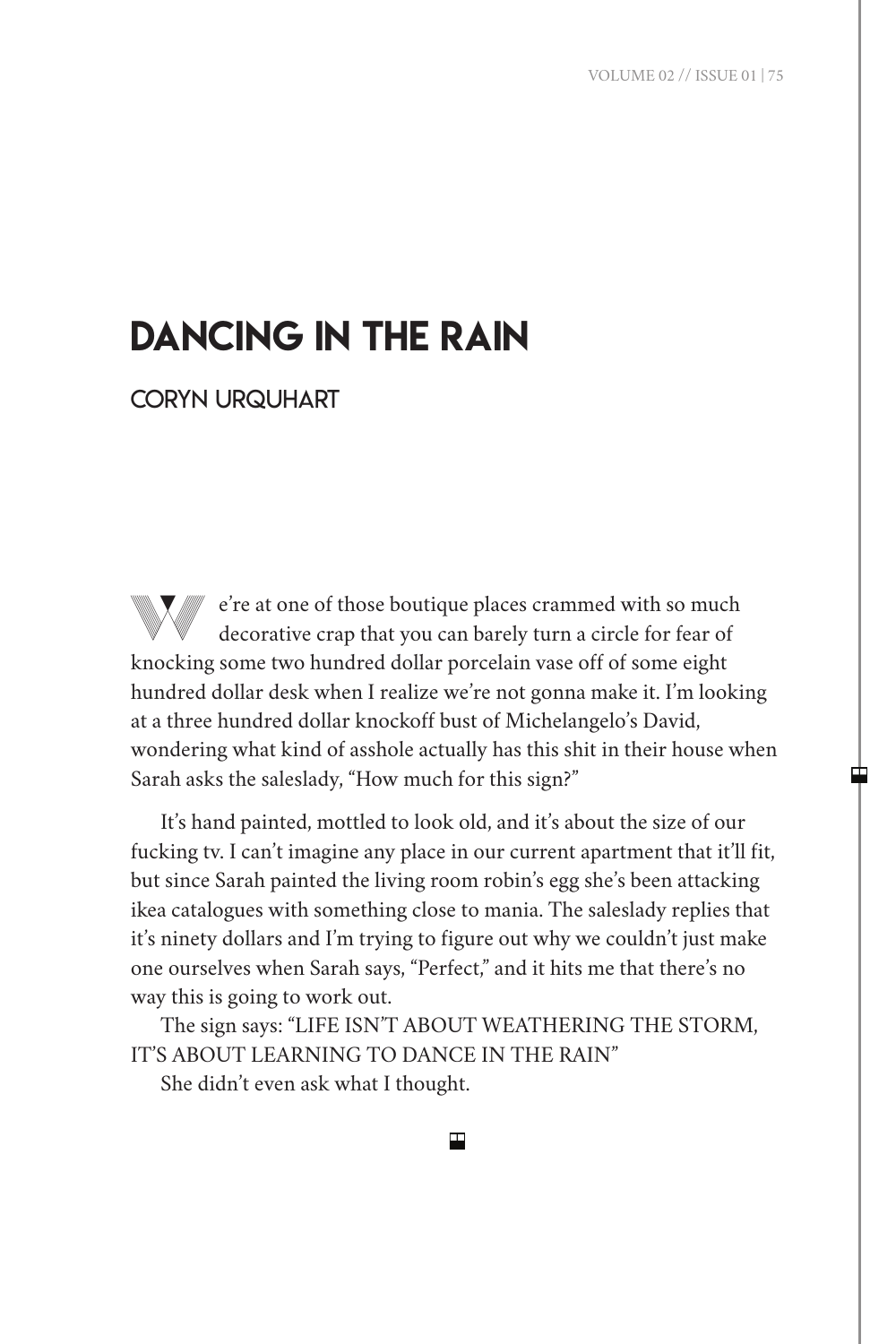I realize Sarah is going to be the one to break up with me two days after we get the new couch. I've sunk everything into this apartment, we both have, and it sort of feels like when you stay in a hotel room for too long. At first glance, everything is nice and neat and new, but the longer you look around the more you realize there are no signs of life in any of the rooms. Sarah and I had an argument about the couch because it's white. None of my friends are neat, they're hockey players, and the first time they come over somebody is gonna spill a beer and there goes the nine hundred dollars we dropped on a couch. So she gets back into it with me, saying that if I didn't like the colour then why didn't I say anything when we were buying it, and I mean—okay, you're probably thinking, "Fair enough," but you don't get it—even if I had said something about the colour, she would've gotten all pissed off and probably started shouting at me in the show room, which frankly would've been the best way to picture whether or not that particular sectional suited our apartment.

So we're standing there—me with a bowl of Cool Ranch Doritos in one hand, her standing between me and the couch like it's her firstborn and she's telling me that if the guys are gonna make a mess of the couch then they can't sit on it, and I'm like, "Oh great I didn't realize I spent nearly a grand on a non-functional couch," and then she says, "We spent a grand," because we were going to split the cost of it except she never e-Transferred me afterwards and I've never found a good time to bring it up and it turns out that was not the moment.

Long story short the offensive lineys and I watch the game at a bar and Sarah spends an evening by herself, presumably not sitting on the couch.

#### 円

One of the inmates dies during my shift with Steigelman. The guy's name is Ridley. He has a seizure, drops right there in front of me while I'm chewing two of the other guys out for contraband, just hits the ground like God's own hand had been feeling particularly vengeful that day. Steigelman calls for the ambulance while I start CPR. It feels like I'm running up a hill after three minutes, so Steigelman swaps out. Then I swap out. And then he swaps out and I ask the dispatch when the fuck the ambulance is gonna be here because we've been doing this for almost twenty goddamn minutes and Ridley's eyes look like he's been holding them open underwater for hours.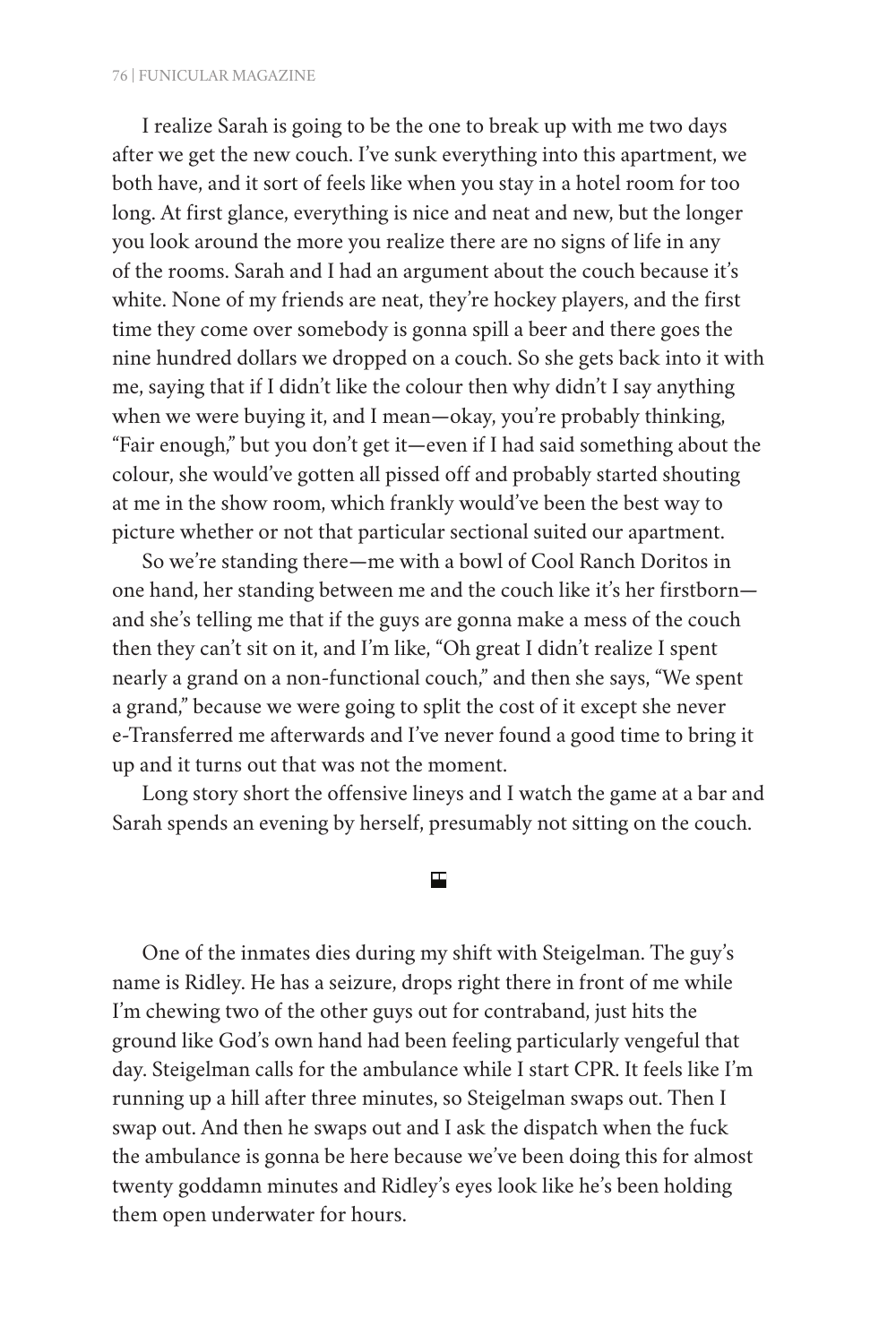He dies, of course, and I mean that's part of the job, right? We've walked into bathrooms and bunks and found dudes OD'd on fentanyl and once some guy choked himself out using his shirt and we found him lying there with his dick in his hand and that's not the kind of shit you ever want to see but it's part of the job, right? So why the fuck is it when I'm driving home all of the sudden I can't see anything and I have to pull the car over onto the side of the road and get out and sit there crying for god knows how long?

And when I get back into the car I've got my head on the steering wheel because I know that Sarah's at home asleep in bed and when I get in I'm supposed to wake her up and tell her about what happened but instead I get home and I crawl into bed next to her and I just watch the ceiling until the sun comes up. It feels better knowing she's asleep and she doesn't know how terrible everything is yet.

## ш

I'm sitting in the waiting room at the doctor's office. Guy at work gave me a referral for a counsellor. I'm looking down at my shoes. I need new ones, I needed new ones about a month ago, but I put it off because Sarah and I were saving up money for the move. I can see my socks through the top of them if I lift up my toe. They're my avocado socks. Sarah got them out of the blue a while ago, left them on my pillow. I love avocados.

I leave the office before they call my name.

#### 円

We're visiting my family and Sarah's embarrassed because she made pie and nobody's eating it. I told her not to bring food but she did it anyway. I feel bad, so I take two slices of it, but somehow that was the wrong thing to do, because she doesn't say anything to me the whole car ride home until I look at her and I say, "What," and she says, "Your family is never going to like me until you give them a reason to," which feels like a riddle to me.

And I look at her and I say, "Look, Sar, I don't know what to tell you," and she says, "Wow, shocking," and I stare at her and try to remember what it felt like the first time I ever saw her and why it feels so different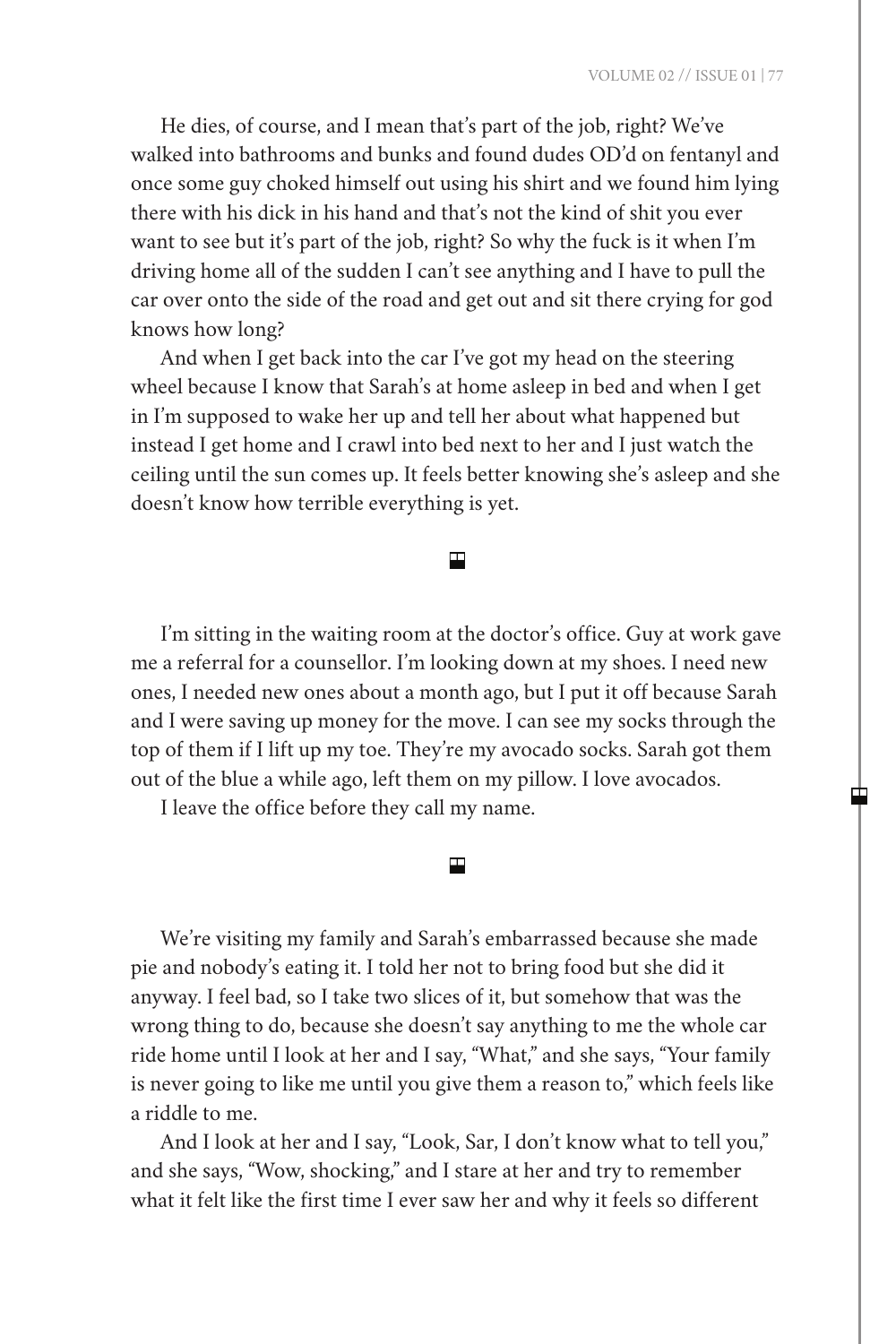from now. How come knowing more about a person makes you like them less?

#### 円

Steigelman and I have a beer at a bar sometimes and we don't really talk about too much of anything. He'll talk about his fantasy team, or shows, but I'm never caught up on *Westworld* so I can't add anything to the conversation. So it's not until we're outside in reality, no longer babysitting criminals that I realize the two of us have nothing in common apart from the fact that nobody else gets it.

He mentions very casually one night how he sometimes sees Ridley when he's walking down the street and I don't have any advice for that one. I mention one time that I read somewhere that the two professions who have the hardest time buying into therapy are journalists and cops and sure we're not either, but we're close enough that it feels like validation for not going. Another round.

## $\blacksquare$

I'm a D-man and this guy's just getting a little too hacky with my goalie for my tastes, so I grab him by the 19 on his jersey. He didn't expect a tilly, didn't want one, and I didn't ask—which is like, "So much for common courtesy,"—so when I knock his helmet off, his face is this neat little blend of shock and fury. I knock that off next. And then I keep going until somebody grabs me by the back and hauls, and it turns out it's not a guy from the other team, but my own liney, and 19 is just a pulpy mess on the ice and whoa look at that I get a six-game suspension during a beer league game.

I figure Sarah'd lose it on me if she found out, so I don't tell her. It's a nice little secret, to have no accountability three times a week for two hours. Mini vacation.

#### 円

We finally have a housewarming party even though we've been living in the place for nearly five months at this stage—but Sarah wouldn't let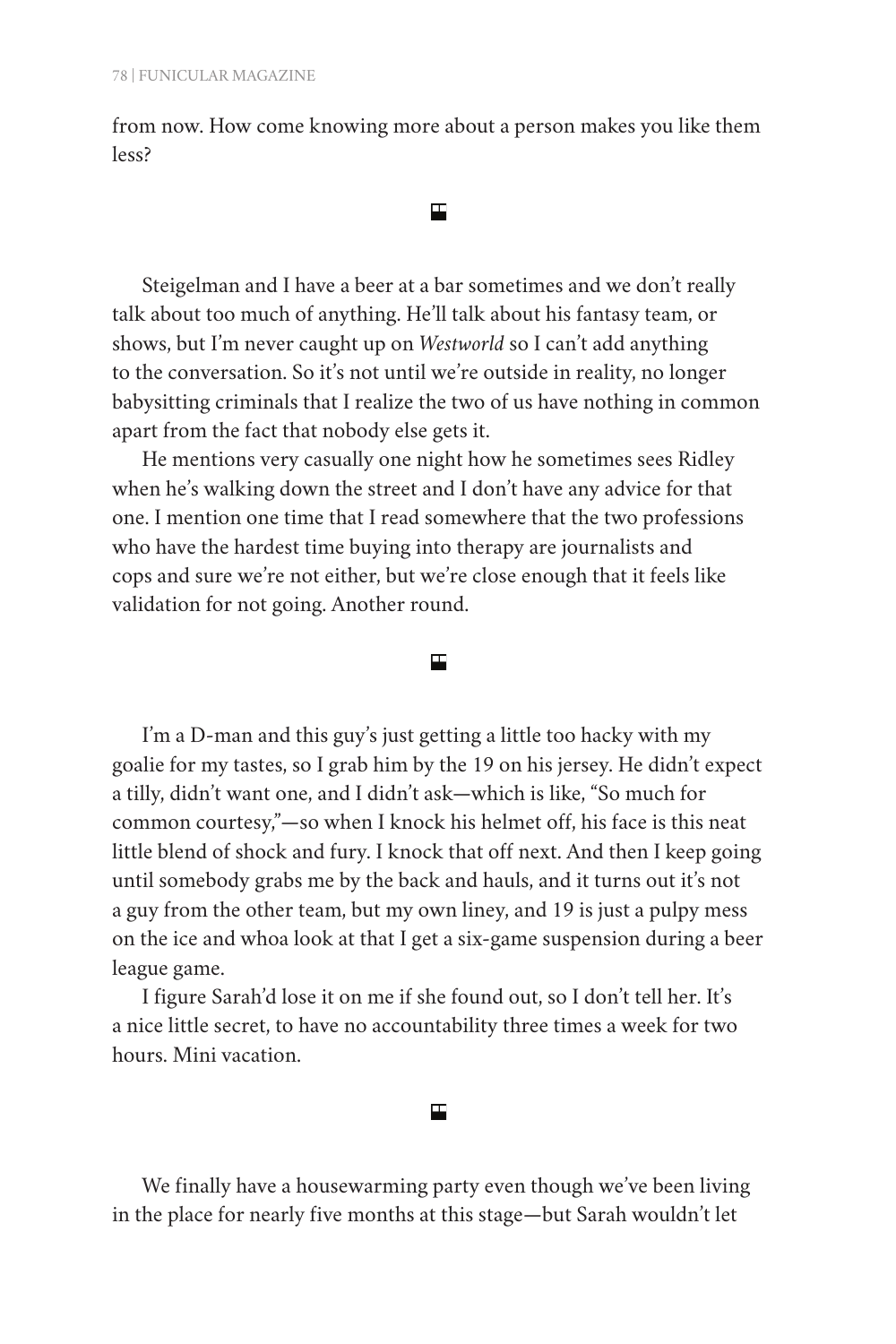中

anybody around until we'd finished decorating. I asked if she thought she'd end up in a Country Living spread and she didn't talk to me for an hour. I wanted to make guacamole but apparently it was a fingersandwiches kind of event so I spend an infuriating forty minutes cutting cucumber slices and watching Sarah fluff every pillow in the house like someone was gonna come in with a measuring tape and tax her extra for not having dense enough cushions.

There's sixteen people crammed into the living room in our apartment when Sarah and I have a fight in our bedroom because Jack showed up with his girlfriend Chelsea and I didn't remember that we weren't inviting them to things because Chelsea allegedly told Moyra that she thought Sarah and I were a bad match. Sarah says to me, "This is basically like taking her side," and I say, "Well I'm still with you aren't I? If I was on her side I'd have fucking left you," and maybe I also forgot that we needed to have that fight quietly because the party outside gets uncomfortably mute and Sarah's whole face gets red. And then the two of us are just staring at the door to the rest of the apartment, trying to figure out how to go back out into the living room and pretend like we don't know what everyone else is thinking and then I take the opportunity to say, "Fuck maybe she is right," which is when Sarah goes into the bathroom crying.

ш

I squirm for a minute before finally going out into the living room and I ask the first person I see if they need another drink, and that person just so happens to be Chelsea, and she asks if maybe someone should go talk to Sarah and I say, "No she'll be fine, she'll be out in a minute," and then Chelsea tells me that every couple goes through rough times and instead of saying anything else I just finish my beer.

Sarah doesn't come out of the bathroom, by the way. She now has something all new to be mad about, since nobody insisted on going in there to check on her. I sleep on the couch nobody's allowed to sit on and wonder why I don't just get up and say, "It's over," because it definitely is.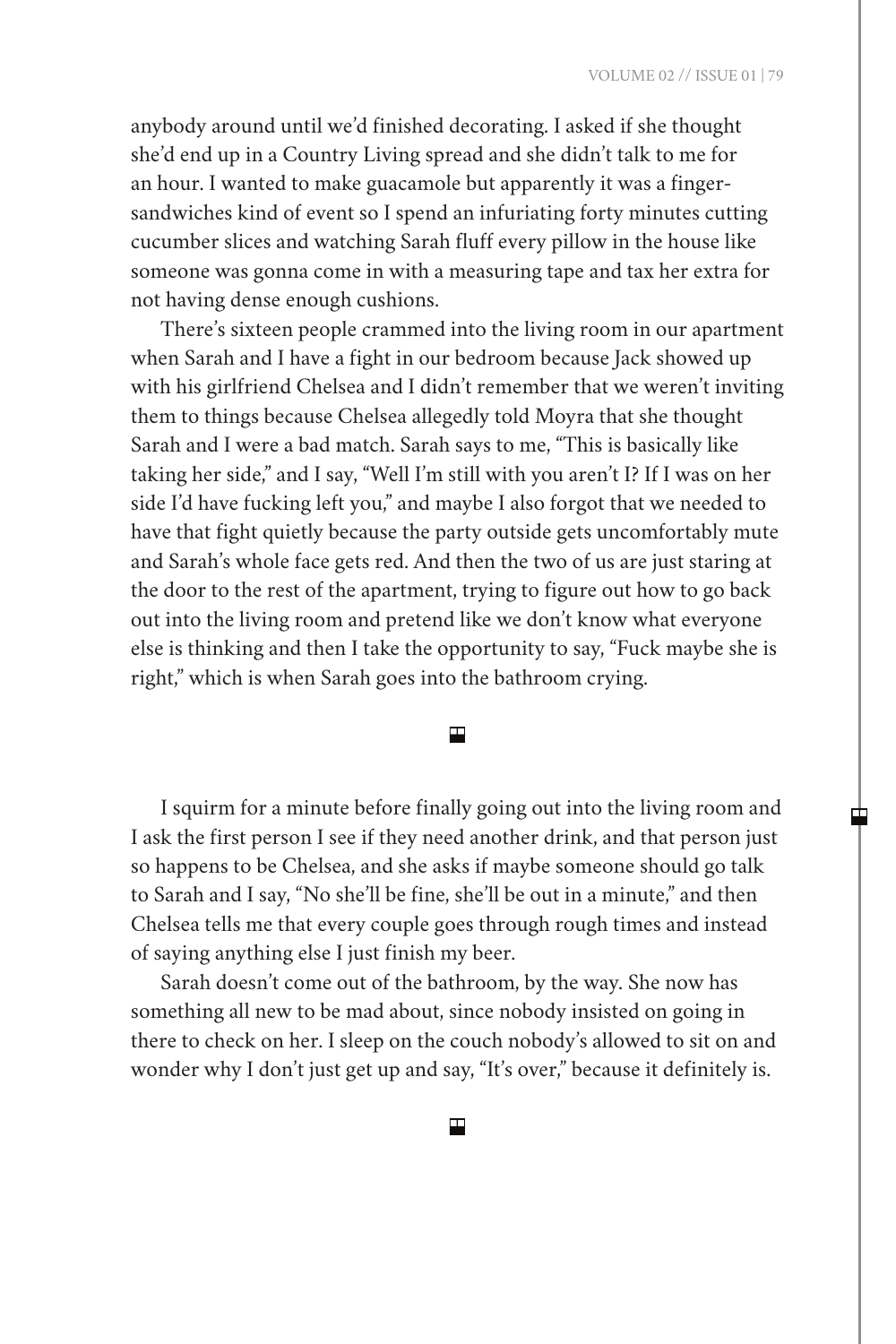Sarah once fucked me in a bathroom at a club and that was the first time anybody ever did that with me. I once got food poisoning and spent the entire night alternately vomiting into a bucket and shitting uncontrollably and once I finally stopped, Sarah put me in the bathtub and turned on the shower and washed my hair and my face and that was the first time anybody had ever done that for me.

円

In the morning I made her a coffee and I mumbled, "Sorry," and she muttered, "Yeah," and we both left for work at separate times and when she kissed me goodbye she missed my mouth but she didn't correct herself.

# 囯

I come into work and one of the guys tells me that Steigelman is in ICU at St. Joe's because he tried to blow his head off and I'm kind of baffled by how a person can fuck that up, but apparently he stuck the gun in his mouth and just blasted through his jaw which is so fucking gnarly that I can feel acid in the back of my throat while we're talking about it. It occurs to me that I ought to go and visit the guy, since I kind of have an idea on what that's all about.

My six-game suspension is up but I don't end up going to the game anyway. I just go and sit in a bar and think about Steigelman's girlfriend who found him on the floor of the kitchen. God she's probably as fucked up as he is, now.

I get home around two which is bad since my 'game' was at seven and Sarah is sitting at the kitchen table surrounded by used tissues—I know her well enough to see that there's some theatrics at play there, because she's so tidy it borders on compulsive—and she looks up at me and asks, "Where the fuck have you been?" and I just stand there.

She asks me what the hell we're doing, what the hell I'm doing. She asks me why I've been pulling away from her, if I even love her anymore. She says she can tell that I'm not happy anymore and she doesn't understand why. I realize, listening to all this, that in her world I'm the one who's been the cancer. I've been slowly eating the relationship,